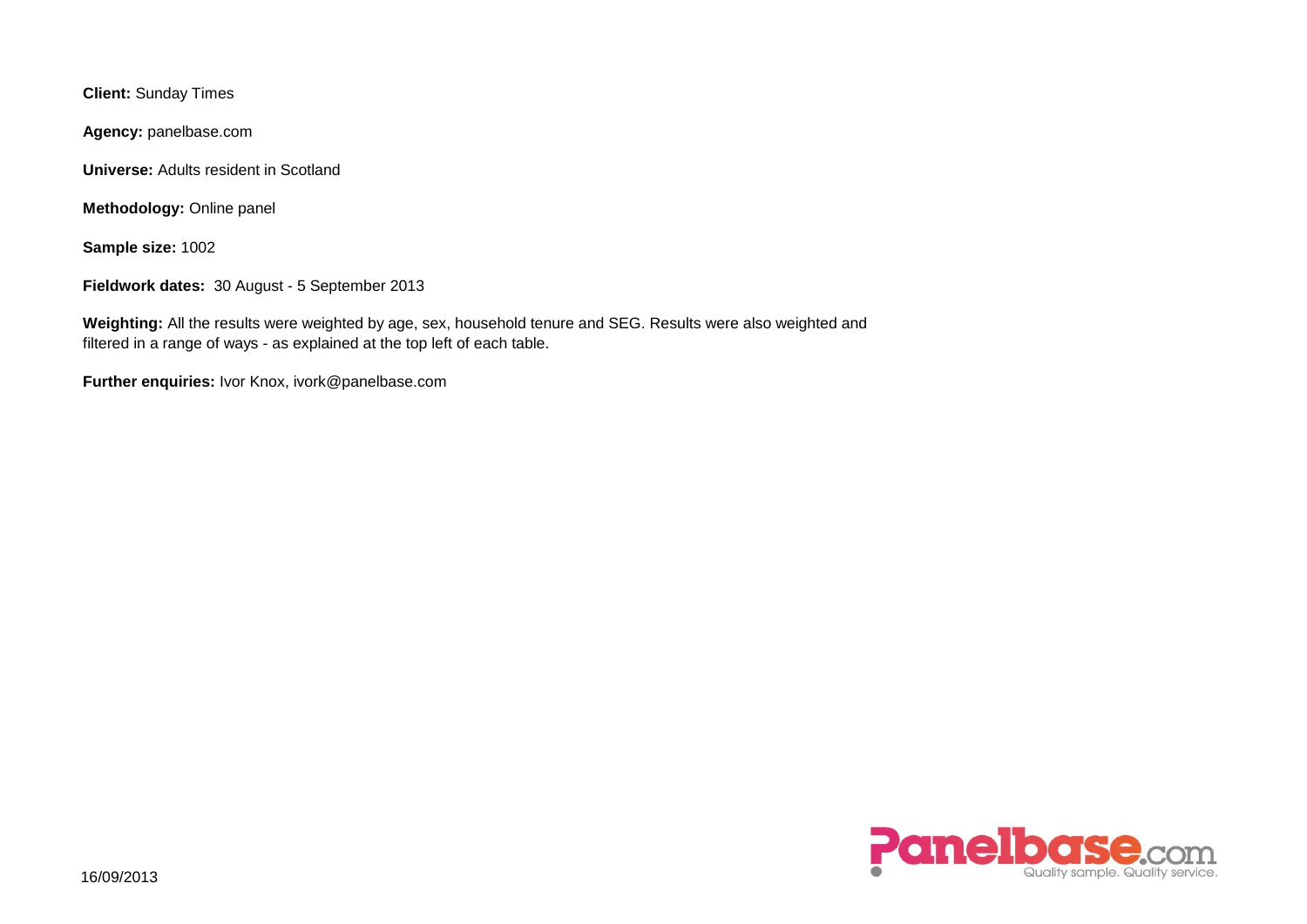| Base: 841 - Weighted to 2011 and likely to vote (8-10) at<br>Holyrood |                        | Total                | Q1. Please select<br>your gender. |                                 |                           |                        |                            | Gender x Age           |                                |                      | Q3. Did you vote in Scotland in the 2011 Scottish Parliamentary Election? If so,<br>who did you vote for with your constituency vote? |                              |                          |                                |                                 |                     |                         |                             |  |  |
|-----------------------------------------------------------------------|------------------------|----------------------|-----------------------------------|---------------------------------|---------------------------|------------------------|----------------------------|------------------------|--------------------------------|----------------------|---------------------------------------------------------------------------------------------------------------------------------------|------------------------------|--------------------------|--------------------------------|---------------------------------|---------------------|-------------------------|-----------------------------|--|--|
|                                                                       |                        |                      | Male                              | Female                          | Male x 18 Male x 35<br>34 | 54                     | Male x<br>$55+$            | Female x<br>18-34      | Female x Female x<br>$35 - 54$ | $55+$                | Conserva<br>tive                                                                                                                      | Labour                       | Liberal<br>Democrat      | SNP                            | Greens                          | Other               | Did not<br>vote         | Can't<br>remembe            |  |  |
| <b>Total</b>                                                          | 841<br>(844)<br>100%   | 400<br>(393)<br>100% | 441<br>(451)<br>100%              | $\overline{97}$<br>(85)<br>100% | 159<br>(154)<br>100%      | 144<br>(154)<br>100%   | 109<br>(121)<br>100%       | 179<br>(188)<br>100%   | 153<br>(142)<br>100%           | 107<br>(110)<br>100% | 220<br>(182)<br>100%                                                                                                                  | 60<br>(71)<br>100%           | 341<br>(355)<br>100%     | 3 <sub>1</sub><br>(12)<br>100% | (6)<br>100%                     | 73<br>(69)<br>100%  | 33<br>(39)<br>100%      |                             |  |  |
|                                                                       |                        |                      |                                   |                                 |                           |                        |                            |                        |                                |                      |                                                                                                                                       |                              |                          |                                |                                 |                     |                         |                             |  |  |
| Q6. If you did vote, who would<br>you vote for with your              | <b>Base:</b>           | 841<br>(844)         | 400<br>(393)                      | 441<br>(451)                    | 97<br>(85)                | 159<br>(154)           | 144<br>(154)               | 109<br>(121)           | 179<br>(188)                   | 153<br>(142)         | 107<br>(110)                                                                                                                          | 220<br>(182)                 | 60 <sup>3</sup><br>(71)  | 341<br>(355)                   | $\overline{\mathbf{3}}$<br>(12) | (6)                 | 73<br>(69)              | 33<br>(39)                  |  |  |
| constituency vote?                                                    | <b>SNP</b>             | 335<br>40%           | 181<br>45%                        | 154<br>35%                      | 35<br>36%                 | 79<br><b>50%</b>       | 67<br>47%                  | 41<br>38%              | 54<br>30%                      | 59<br>39%            | 7%                                                                                                                                    | 18 <sup>3</sup><br>8%        | 8%                       | 277<br>81%                     | 52%                             | 52%                 | 21<br>29%               | 10%                         |  |  |
|                                                                       | Labour                 | 240<br>29%           | 111<br>28%                        | 130<br>29%                      | 28<br>29%                 | 51 <sup>3</sup><br>32% | 31<br>22%                  | 40 <sub>3</sub><br>37% | 50 <sub>5</sub><br>28%         | 40<br>26%            | 5.<br>5%                                                                                                                              | 168<br><b>77%</b>            | 11 <sub>3</sub><br>18%   | 29 <sub>1</sub><br>8%          | $\overline{0}$<br>3%            |                     | 20 <sup>2</sup><br>27%  | 8<br>24%                    |  |  |
|                                                                       | Conservative           | 91<br>11%            | 44<br>11%                         | 46<br>10%                       | -9<br>9%                  | 14 <sup>3</sup><br>9%  | 22 <sub>1</sub><br>15%     | $\overline{4}$<br>4%   | 21<br>12%                      | 21<br><b>14%</b>     | 70<br>66%                                                                                                                             | $\overline{3}$<br>1%         | 8 <sub>1</sub><br>12%    | 1%                             | $0^{\circ}$<br>$\mathbf{0}$     |                     | $\overline{2}$<br>2%    | $\overline{4}$<br>14%       |  |  |
|                                                                       | Liberal Democrats      | 34<br>4%             | 12<br>3%                          | 22<br>5%                        | 3%                        | 2%                     | 6<br>4%                    | 4%                     | 13<br>7%                       | 3%                   | 3<br>3%                                                                                                                               | -5<br>2%                     | 19 <sub>3</sub><br>31%   | < 1%                           | $\overline{0}$<br>$\mathbf{0}$  | <b>11%</b>          | 7%                      | 2%                          |  |  |
|                                                                       | Greens                 | 11<br>$1\%$          | 2<br>$< 1\%$                      | $\vert$ 9<br>2%                 | $< 1\%$                   | < 1%                   | $\overline{0}$<br>< 1%     | $\overline{2}$<br>2%   | 5 <sup>1</sup><br>3%           | 2%                   | $\overline{2}$<br>2%                                                                                                                  | < 1%                         | 1%                       | $\overline{0}$<br>< 1%         | 45%                             |                     | 6%                      | 4%                          |  |  |
|                                                                       | Other                  | 33<br>4%             | 15<br>4%                          | 18<br>4%                        | -8<br>8%                  | 2 <sup>2</sup><br>2%   | 5<br>3%                    | 2:<br>2%               | 6<br>3%                        | 10<br>6%             | $\mathbf{3}$<br>3%                                                                                                                    | 10<br>4%                     | 6<br>10%                 | 6<br>2%                        | $\Omega$<br>$\mathbf{0}$        | <b>37%</b>          | -5<br>6%                | $\overline{2}$<br>6%        |  |  |
|                                                                       | Will not vote          | < 1%                 | $\Omega$<br>$< 1\%$               | < 1%                            | $< 1\%$                   | $\mathbf{0}$           | $0^{\circ}$<br>$\mathbf 0$ | $< 1\%$                | < 1%                           |                      |                                                                                                                                       | $\mathbf{0}$<br>$\mathbf{0}$ | $\Omega$<br>$\mathbf{0}$ | < 1%                           | $\overline{0}$<br>$\mathbf{0}$  |                     | 1%                      | $\mathbf 0$<br>$\mathbf{0}$ |  |  |
|                                                                       | Undecided / don't know | 95<br>11%            | 34<br>9%                          | 61<br>14%                       | 14<br>14%                 | 8 <sup>1</sup><br>5%   | 12 <sup>1</sup><br>9%      | 14<br>13%              | 31<br><b>17%</b>               | 16<br>10%            | 15 <sup>1</sup><br><b>14%</b>                                                                                                         | 15<br>7%                     | 12 <sub>1</sub><br>20%   | 25<br>7%                       | $\overline{0}$<br>$\mathbf{0}$  |                     | 15 <sub>1</sub><br>21%  | $\overline{13}$<br>40%      |  |  |
|                                                                       |                        |                      |                                   |                                 |                           |                        |                            |                        |                                |                      |                                                                                                                                       |                              |                          |                                |                                 |                     |                         |                             |  |  |
| Q6. (excluding will not vote and<br>undecided)                        | <b>Base:</b>           | 744<br>(740)         | 365<br>(363)                      | 379<br>(377)                    | 83<br>(73)                | 151<br>(146)           | 132<br>(144)               | 94<br>(98)             | 148<br>(155)                   | 137<br>(124)         | 91 <sup>3</sup><br>(97)                                                                                                               | 205<br>(166)                 | 48 <sup>3</sup><br>(56)  | 316<br>(329)                   | $\mathbf{3}$<br>(12)            | $\mathbf{A}$<br>(6) | 57 <sub>3</sub><br>(52) | 20<br>(22)                  |  |  |
|                                                                       | <b>SNP</b>             | 335<br>45%           | 181<br>50%                        | 154<br>41%                      | 35<br>42%                 | 79<br>53%              | 67<br>51%                  | 41<br>44%              | 54<br>36%                      | 59<br>43%            | 8%                                                                                                                                    | 18 <sub>5</sub><br>9%        | 9%                       | 277<br>88%                     | $\overline{2}$<br>52%           | 52%                 | 21<br>37%               | 3<br>16%                    |  |  |
|                                                                       | Labour                 | 240<br>32%           | 111<br>30%                        | 130<br>34%                      | 28<br>34%                 | 51<br>34%              | 31<br>24%                  | 40<br>43%              | 50<br>34%                      | 40<br>29%            | 5.<br>5%                                                                                                                              | 168<br>82%                   | 11 <br>22%               | 29<br>9%                       | $\mathbf{0}$<br>3%              | 0                   | 20<br>35%               | 8<br>40%                    |  |  |
|                                                                       | Conservative           | 91                   | 44                                | 46                              |                           | 14 <sup>3</sup>        | 22                         |                        | 21                             | 21                   | 70 <sub>1</sub>                                                                                                                       | 3.                           | 8.                       |                                | $\mathbf{0}$                    |                     | 2.                      | $\overline{4}$              |  |  |
|                                                                       | Liberal Democrats      | 12%<br>34            | 12%<br>12 <sub>1</sub>            | 12%<br>22                       | 10%                       | 9%<br>3.               | <b>17%</b><br>6.           | 5%                     | 14%<br>13 <sup>3</sup>         | 15%                  | <b>77%</b><br>3.                                                                                                                      | $1\%$<br>- 5:                | 16%<br>19 <sub>1</sub>   | 1%                             | $\overline{0}$                  |                     | 3%<br>5.                | 23%                         |  |  |
|                                                                       | Other                  | <b>5%</b><br>33      | 3%<br>15 <sub>1</sub>             | 6%<br>18                        | 4%                        | 2%<br>$\mathbf{2}$     | 5%                         | 5%<br>$\mathbf{2}$     | 9%<br>-6                       | 3%<br>10             | 4%<br>$\overline{\mathbf{3}}$                                                                                                         | 2%<br>10 <sub>1</sub>        | 39%<br>6.                | $< 1\%$                        | $\mathbf{0}$<br>$\overline{0}$  | <b>11%</b>          | 9%<br>5 <sup>1</sup>    | 3%<br>$\overline{2}$        |  |  |
|                                                                       | Greens                 | 4%<br>11             | 4%<br>2:                          | 5%                              | 10%                       | 2%                     | 4%<br>0:                   | 2%<br>2                | 4%<br>-51                      | 7%                   | 4%<br>2                                                                                                                               | 5%                           | <b>12%</b>               | 2%                             | $\mathbf{0}$                    | <b>37%</b>          | 8%                      | 11%                         |  |  |
|                                                                       |                        | 2%                   | $1\%$                             | 2%                              | $< 1\%$                   | $< 1\%$                | $< 1\%$                    | 2%                     | 3%                             | 2%                   | 2%                                                                                                                                    | $< 1\%$                      | 2%                       | $< 1\%$                        | 45%                             | $\mathbf 0$         | 8%                      | <b>7%</b>                   |  |  |

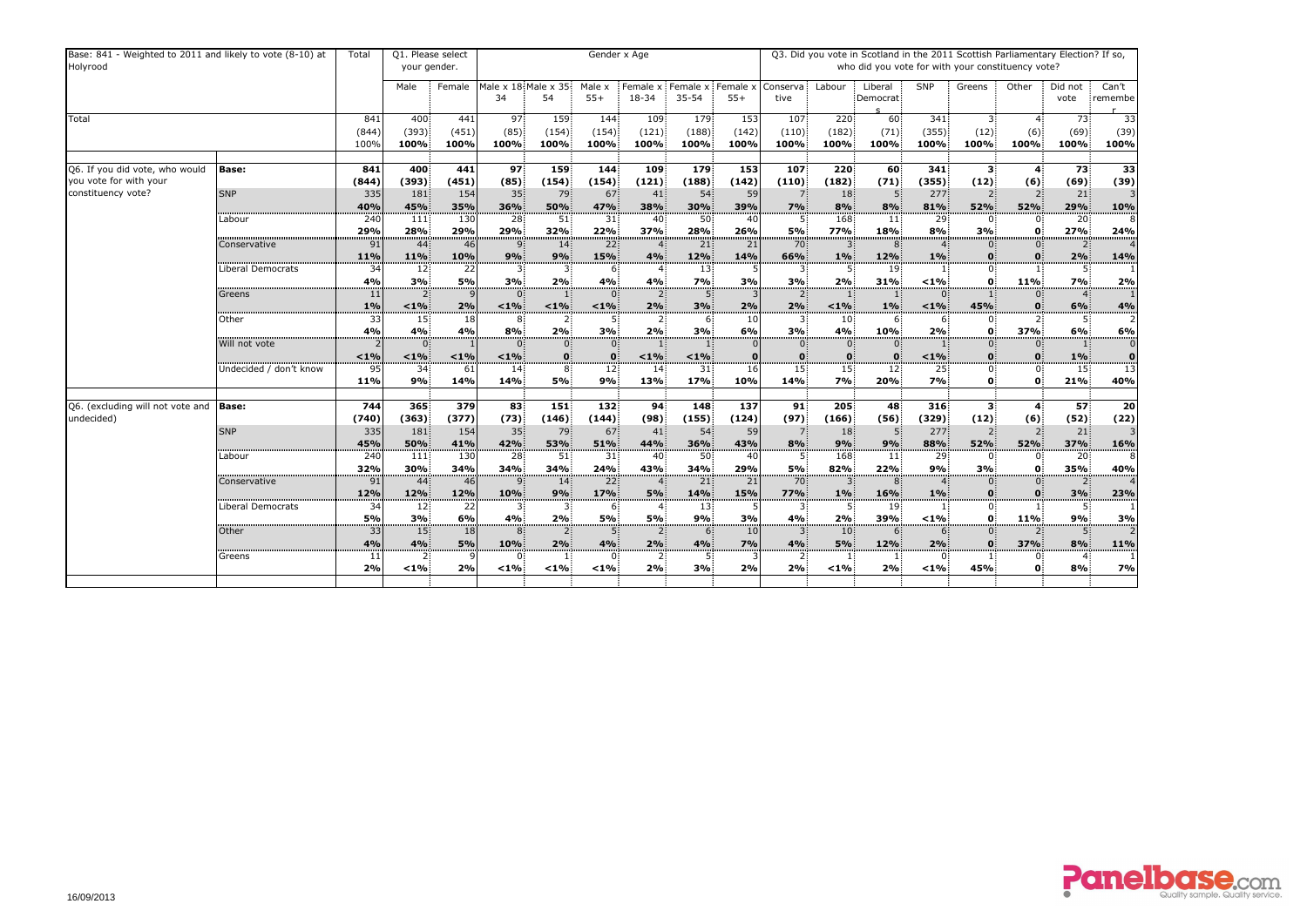| Base: 841 - Weighted to 2011 and likely to vote (8-10) at<br>Holyrood |                        | Total        | Q1. Please select<br>your gender. |              | Gender x Age              |                         |                        |                   |                                |              |                             | Q3. Did you vote in Scotland in the 2011 Scottish Parliamentary Election? If so,<br>who did you vote for with your constituency vote? |                        |                         |                                |              |                       |                      |  |  |  |
|-----------------------------------------------------------------------|------------------------|--------------|-----------------------------------|--------------|---------------------------|-------------------------|------------------------|-------------------|--------------------------------|--------------|-----------------------------|---------------------------------------------------------------------------------------------------------------------------------------|------------------------|-------------------------|--------------------------------|--------------|-----------------------|----------------------|--|--|--|
|                                                                       |                        |              | Male                              | Female       | Male x 18 Male x 35<br>34 | 54                      | Male x<br>$55+$        | Female x<br>18-34 | Female x Female x<br>$35 - 54$ | $55+$        | Conserva<br>tive            | Labour                                                                                                                                | Liberal<br>Democrat    | <b>SNP</b>              | Greens                         | Other        | Did not<br>vote       | Can't<br>remembe     |  |  |  |
| Total                                                                 | 841<br>(844)           | 400<br>(393) | 441<br>(451)                      | 97<br>(85)   | 159<br>(154)              | 144<br>(154)            | 109<br>(121)           | 179<br>(188)      | 153<br>(142)                   | 107<br>(110) | 220<br>(182)                | 60<br>(71)                                                                                                                            | 341<br>(355)           | $\mathbf{3}$<br>(12)    | (6)                            | 73<br>(69)   | 33<br>(39)            |                      |  |  |  |
|                                                                       |                        | 100%         | 100%                              | 100%         | 100%                      | 100%                    | 100%                   | 100%              | 100%                           | 100%         | 100%                        | 100%                                                                                                                                  | 100%                   | 100%                    | 100%                           | 100%         | 100%                  | 100%                 |  |  |  |
| Q7. And who would you vote for<br>with your regional vote?            | <b>Base:</b>           | 841<br>(844) | 400<br>(393)                      | 441<br>(451) | 97<br>(85)                | 159<br>(154)            | 144<br>(154)           | 109<br>(121)      | 179<br>(188)                   | 153<br>(142) | 107<br>(110)                | 220<br>(182)                                                                                                                          | 60<br>(71)             | 341<br>(355)            | $\mathbf{3}$<br>(12)           | (6)          | 73<br>(69)            | 33<br>(39)           |  |  |  |
|                                                                       | <b>SNP</b>             | 342          | 177                               | 165          | 34                        | 74                      | 68                     | 44                | 58                             | 63           |                             | 27 <sup>3</sup>                                                                                                                       | 11                     | 268                     |                                |              | 20                    |                      |  |  |  |
|                                                                       |                        | 41%          | 44%                               | 37%          | 35%                       | 47%                     | 48%                    | 41%               | 32%                            | 41%          | 8%                          | 12%                                                                                                                                   | 18%                    | 79%                     | <b>35%</b>                     | 52%          | 27%                   | 12%                  |  |  |  |
|                                                                       | Labour                 | 208          | 97                                | 111          | 25                        | $46^{\frac{1}{2}}$      | 26                     | 35                | 39                             | 37           | -6                          | 149                                                                                                                                   | 9.                     | 17 <sup>1</sup>         |                                |              | 20                    | 8                    |  |  |  |
|                                                                       |                        | 25%          | 24%                               | 25%          | 25%                       | 29%                     | 18%                    | 32%               | 22%                            | 24%          | 5%                          | 68%                                                                                                                                   | <b>14%</b>             | 5%                      | 3%                             |              | 27%                   | 24%                  |  |  |  |
|                                                                       | Conservative           | 89           | 41                                | 48           | -8                        | 15 <sup>5</sup>         | 19                     | 5                 | 20                             | 23           | 67                          | $\lceil 3 \rceil$                                                                                                                     | 8                      |                         | $\Omega$                       |              |                       |                      |  |  |  |
|                                                                       |                        | 11%          | 10%                               | 11%          | 8%                        | 9%                      | 13%                    | 5%                | <b>11%</b>                     | 15%          | 62%                         | 1%                                                                                                                                    | <b>14%</b>             | 1%                      | $\bf{0}$                       |              | 3%                    | 12%                  |  |  |  |
|                                                                       | Greens                 | 43<br>5%     | 17<br>4%                          | 25<br>6%     | 7%                        | 7 <sub>5</sub><br>4%    | 3%                     | <b>5%</b>         | 14<br>8%                       | 4%           | 2<br>2%                     | 15<br>7%                                                                                                                              | 2 <sub>5</sub><br>3%   | 16<br>5%                | 45%                            |              | 5<br>6%               | 2%                   |  |  |  |
|                                                                       | Liberal Democrats      | 33<br>4%     | 13<br>3%                          | 21<br>5%     | $\overline{3}$<br>3%      | $1\%$                   | 8 <sup>1</sup><br>5%   | 4%                | 14<br>8%                       | 2%           | 5 <sup>1</sup><br><b>5%</b> | 5 <sub>1</sub><br>2%                                                                                                                  | 13 <sup>3</sup><br>21% | < 1%                    | $\mathbf 0$<br>$\mathbf{0}$    | <b>11%</b>   | 6<br>8%               | $\overline{2}$<br>5% |  |  |  |
|                                                                       | Other                  | 31           | 15                                | 16           |                           |                         |                        | $\Omega$          |                                |              |                             | - 5                                                                                                                                   |                        |                         |                                |              |                       | $\overline{2}$       |  |  |  |
|                                                                       |                        | 4%           | 4%                                | 4%           | 4%                        | 3%                      | 4%                     | $< 1\%$           | <b>5%</b>                      | 5%           | 4%                          | 2%                                                                                                                                    | 9%                     | 3%                      | <b>17%</b>                     | 37%          | 5%                    | 6%                   |  |  |  |
|                                                                       | Will not vote          |              | $\mathbf{1}$                      | $\Omega$     |                           | $\Omega$                |                        | $\Omega$          |                                |              |                             | $\Omega$                                                                                                                              | $\Omega$               | $\overline{0}$          | $\overline{0}$                 |              | $\Omega$              | $\overline{0}$       |  |  |  |
|                                                                       |                        | < 1%         | $< 1\%$                           |              | $< 1\%$                   | $\mathbf{0}$            | < 1%                   | $\mathbf 0$       |                                |              | $< 1\%$                     | $\mathbf{0}$                                                                                                                          | $\mathbf{0}$           | $\mathbf{0}$            | $\mathbf{0}$                   |              | $< 1\%$               | $\mathbf 0$          |  |  |  |
|                                                                       | Undecided / don't know | 94           | 40                                | 55           | 16                        | 11 <sup>3</sup>         | 13                     | 15                | 25 <sup>2</sup>                | 15           | 14                          | 16                                                                                                                                    | 13                     | 24                      | $0^{\circ}$                    |              | 16                    | $\overline{13}$      |  |  |  |
|                                                                       |                        | 11%          | 10%                               | 12%          | 16%                       | 7%                      | 9%                     | 14%               | <b>14%</b>                     | 10%          | 13%                         | 7%                                                                                                                                    | 21%                    | 7%                      | 0                              | $\mathbf{0}$ | 22%                   | 39%                  |  |  |  |
| Q7. (excluding will not vote and                                      | <b>Base:</b>           | 746          | 359                               | 387          | 81                        | 148                     | 130                    | 94                | 154                            | 139          | 92 <sub>3</sub>             | 204                                                                                                                                   | 48                     | 317                     | $\mathbf{3}$                   |              | 57                    | 20                   |  |  |  |
| undecided)                                                            |                        | (743)        | (358)                             | (385)        | (73)                      | (143)                   | (142)                  | (99)              | (160)                          | (126)        | (95)                        | (167)                                                                                                                                 | (55)                   | (333)                   | (12)                           | (6)          | (52)                  | (23)                 |  |  |  |
|                                                                       | <b>SNP</b>             | 342          | 177                               | 165          | 34                        | 74                      | 68                     | 44                | 58                             | 63           |                             | 27                                                                                                                                    | 11                     | 268                     |                                |              | 20                    |                      |  |  |  |
|                                                                       | Labour                 | 46%<br>208   | 49%<br>97                         | 43%<br>111   | 42%<br>25                 | 50%<br>46 <sup>3</sup>  | 53%<br>26 <sup>3</sup> | 47%<br>35         | 38%<br>39 <sub>5</sub>         | 45%<br>37    | 9%<br>-6                    | 13%<br>149                                                                                                                            | 22%<br>9               | 85%<br>17               | 35%                            | 52%          | 35%<br>20             | 19%<br>8             |  |  |  |
|                                                                       |                        | 28%          | 27%                               | 29%          | 30%                       | 31%                     | 20%                    | 37%               | 25%                            | 27%          | 6%                          | 73%                                                                                                                                   | 18%                    | 5%                      | 3%                             | $\mathbf{0}$ | 35%                   | 38%                  |  |  |  |
|                                                                       | Conservative           | 89           | 41                                | 48           | 8                         | 15 <sub>1</sub>         | 19                     |                   | 20 <sup>5</sup>                | 23           | 67                          | -31                                                                                                                                   | 8                      | 5 <sup>1</sup>          | $\overline{0}$                 |              | $\overline{2}$        | $\overline{4}$       |  |  |  |
|                                                                       |                        | 12%          | <b>11%</b>                        | 12%          | <b>10%</b>                | 10%                     | <b>14%</b>             | 5%                | <b>13%</b>                     | <b>16%</b>   | 72%                         | $1\%$                                                                                                                                 | <b>18%</b>             | 2%                      | $\mathbf{0}$                   | $\mathbf{0}$ | 4%                    | 19%                  |  |  |  |
|                                                                       | Greens                 | 43           | 17 <sup>1</sup>                   | 25           | - 71                      | -7                      | 4                      | -5                | 14 <sup>1</sup>                | -6           | $2^{\frac{1}{2}}$           | 15 <sup>1</sup>                                                                                                                       | $\overline{2}$         | 16                      |                                |              | 5 <sup>1</sup>        |                      |  |  |  |
|                                                                       |                        | 6%           | 5%                                | 7%           | 9%                        | 4%                      | 3%                     | 5%                | 9%                             | 4%           | 2%                          | 8%                                                                                                                                    | 4%                     | 5%                      | 45%                            |              | 8%                    | 4%                   |  |  |  |
|                                                                       | Liberal Democrats      | 33<br>4%     | 13 <sub>i</sub><br>3%             | 21<br>5%     | $\overline{3}$<br>3%      | 2 <sub>1</sub><br>$1\%$ | 8 <sup>1</sup><br>6%   | 4%                | 14<br>9%                       | 2%           | 5 <sub>1</sub><br>6%        | 5 <sub>1</sub><br>3%                                                                                                                  | 13 <sup>1</sup><br>27% | $\overline{2}$<br>$1\%$ | $\overline{0}$<br>$\mathbf{0}$ | <b>11%</b>   | 6 <sup>1</sup><br>11% | $\overline{2}$<br>9% |  |  |  |
|                                                                       | Other                  | 31           | 15 <sup>2</sup>                   | 16           |                           | 5.                      |                        | 0                 | -9                             |              |                             | - 5.                                                                                                                                  |                        | 9.                      |                                |              | 4                     | $\overline{2}$       |  |  |  |
|                                                                       |                        | 4%           | 4%                                | 4%           | 5%                        | 4%                      | 4%                     | $< 1\%$           | 6%                             | 5%           | 4%                          | 2%                                                                                                                                    | 11%                    | 3%                      | 17%                            | <b>37%</b>   | 7%                    | 11%                  |  |  |  |
|                                                                       |                        |              |                                   |              |                           |                         |                        |                   |                                |              |                             |                                                                                                                                       |                        |                         |                                |              |                       |                      |  |  |  |

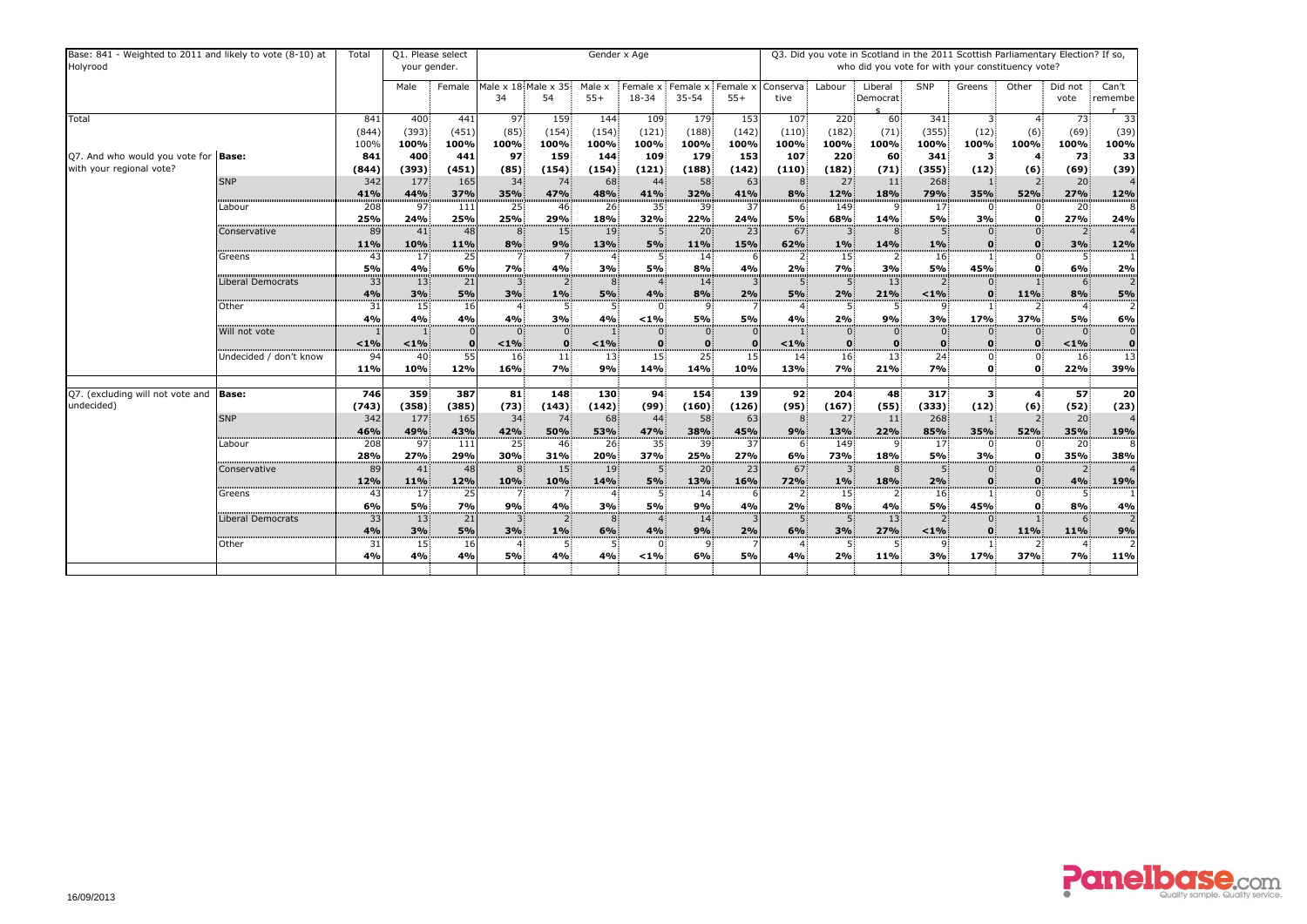| Base: 885 - Weighted to 2011 and likely to vote in<br>referendum                                      |                      | Total                | Q1. Please select<br>your gender. |                           |                      |                               |                        | Gender x Age                  |                                      |                      | Q3. Did you vote in Scotland in the 2011 Scottish Parliamentary Election? If so,<br>who did you vote for with your constituency vote? |                     |                      |                               |                          |                     |                    |                         |  |  |  |
|-------------------------------------------------------------------------------------------------------|----------------------|----------------------|-----------------------------------|---------------------------|----------------------|-------------------------------|------------------------|-------------------------------|--------------------------------------|----------------------|---------------------------------------------------------------------------------------------------------------------------------------|---------------------|----------------------|-------------------------------|--------------------------|---------------------|--------------------|-------------------------|--|--|--|
|                                                                                                       |                      | Male                 | Female                            | Male x 18 Male x 35<br>34 | 54                   | Male x<br>$55+$               | Female x<br>18-34      | Female x<br>$35 - 54$         | Female x<br>$55+$                    | Conserva<br>tive     | Labour                                                                                                                                | Liberal<br>Democrat | <b>SNP</b>           | Greens                        | Other                    | Did not<br>vote     | Can't<br>remembe   |                         |  |  |  |
| Total                                                                                                 | 885<br>(888)<br>100% | 422<br>(413)<br>100% | 463<br>(475)<br>100%              | 113<br>(97)<br>100%       | 165<br>(160)<br>100% | 145<br>(156)<br>100%          | 122<br>(137)<br>100%   | 184<br>(193)<br>100%          | 156<br>(145)<br>100%                 | 107<br>(111)<br>100% | 231<br>(189)<br>100%                                                                                                                  | 62<br>(73)<br>100%  | 348<br>(367)<br>100% | (14)<br>100%                  | (6)<br>100%              | 95<br>(90)<br>100%  | 33<br>(38)<br>100% |                         |  |  |  |
| Q8. Should Scotland be an<br>independent country?                                                     | <b>Base:</b>         | 885<br>(888)         | 422<br>(413)                      | 463<br>(475)              | 113<br>(97)          | 165<br>(160)                  | 145<br>(156)           | 122<br>(137)                  | 184<br>(193)                         | 156<br>(145)         | 107<br>(111)                                                                                                                          | 231<br>(189)        | 62<br>(73)           | 348<br>(367)                  | $\boldsymbol{4}$<br>(14) | (6)                 | 95<br>(90)         | $\overline{33}$<br>(38) |  |  |  |
|                                                                                                       | <b>Yes</b>           | 330<br>37%           | 187<br>44%                        | 144<br>31%                | 40<br>35%            | 86<br><b>52%</b>              | 61<br>42%              | 37<br>30%                     | 61<br><b>33%</b>                     | 46<br>30%            | 6%                                                                                                                                    | 48<br>21%           | 12%                  | 229<br>66%                    | 35%                      | 52%                 | 28<br>29%          | 8<br>24%                |  |  |  |
|                                                                                                       | No                   | 415<br>47%           | 176<br>42%                        | 239<br>52%                | 42<br>37%            | 65<br>40%                     | 69<br>47%              | 61<br>50%                     | 95<br><b>52%</b>                     | 83<br>53%            | 94<br>88%                                                                                                                             | 140<br>61%          | 45<br>74%            | 60 <sub>5</sub><br>17%        | 57%                      | 48%                 | 53<br>56%          | 17<br>53%               |  |  |  |
|                                                                                                       | Undecided            | 140<br>16%           | 60<br><b>14%</b>                  | 80<br>17%                 | 31<br>28%            | 14<br>8%                      | 15 <sub>z</sub><br>11% | 25<br>20%                     | 28<br><b>15%</b>                     | 27<br>17%            | 6%                                                                                                                                    | 43<br>18%           | 14%                  | 59<br>17%                     | 9%                       |                     | 15<br>15%          | 8<br>24%                |  |  |  |
| Q9a. If the referendum was<br>today, and you were standing in<br>the polling booth right now, how Yes | <b>Base:</b>         | 140<br>(139)<br>83   | 60<br>(49)<br>42                  | 80<br>(90)<br>42          | 31<br>(20)<br>21     | 14<br>(15)<br>10 <sup>1</sup> | 15<br>(14)<br>10       | 25<br>(31)<br>13 <sup>1</sup> | 28<br>(35)<br>16                     | 27<br>(24)<br>13     | (5)                                                                                                                                   | 43<br>(34)<br>22    | 9<br>(9)             | 59<br>(64)<br>39              | $\mathbf{0}$<br>(3)      | $\mathbf{0}$<br>(0) | 15<br>(15)         | 8<br>(9)                |  |  |  |
| would you vote? Should Scotland<br>be an independent country?                                         | <b>No</b>            | 59%<br>47<br>34%     | <b>70%</b><br>14<br><b>23%</b>    | 52%<br>33<br>41%          | 68%<br>23%           | <b>74%</b><br><b>15%</b>      | 68%<br>32%             | <b>50%</b><br>12<br>47%       | <b>57%</b><br>12 <sup>2</sup><br>43% | 48%<br><b>35%</b>    | 71%<br>18%                                                                                                                            | 52%<br>17<br>40%    | 49%<br>51%           | 66%<br>15 <sub>3</sub><br>25% | 82%<br>18%               | 0.                  | 59%<br>41%         | 54%<br>43%              |  |  |  |
|                                                                                                       | Would not vote       | 10<br>7%             | 7%                                | 7%                        | 9%                   | 11%                           |                        | 3%                            | 0                                    | 17%                  | 11%                                                                                                                                   | 8%                  |                      | 9%                            |                          |                     |                    | $\Omega$<br>3%          |  |  |  |

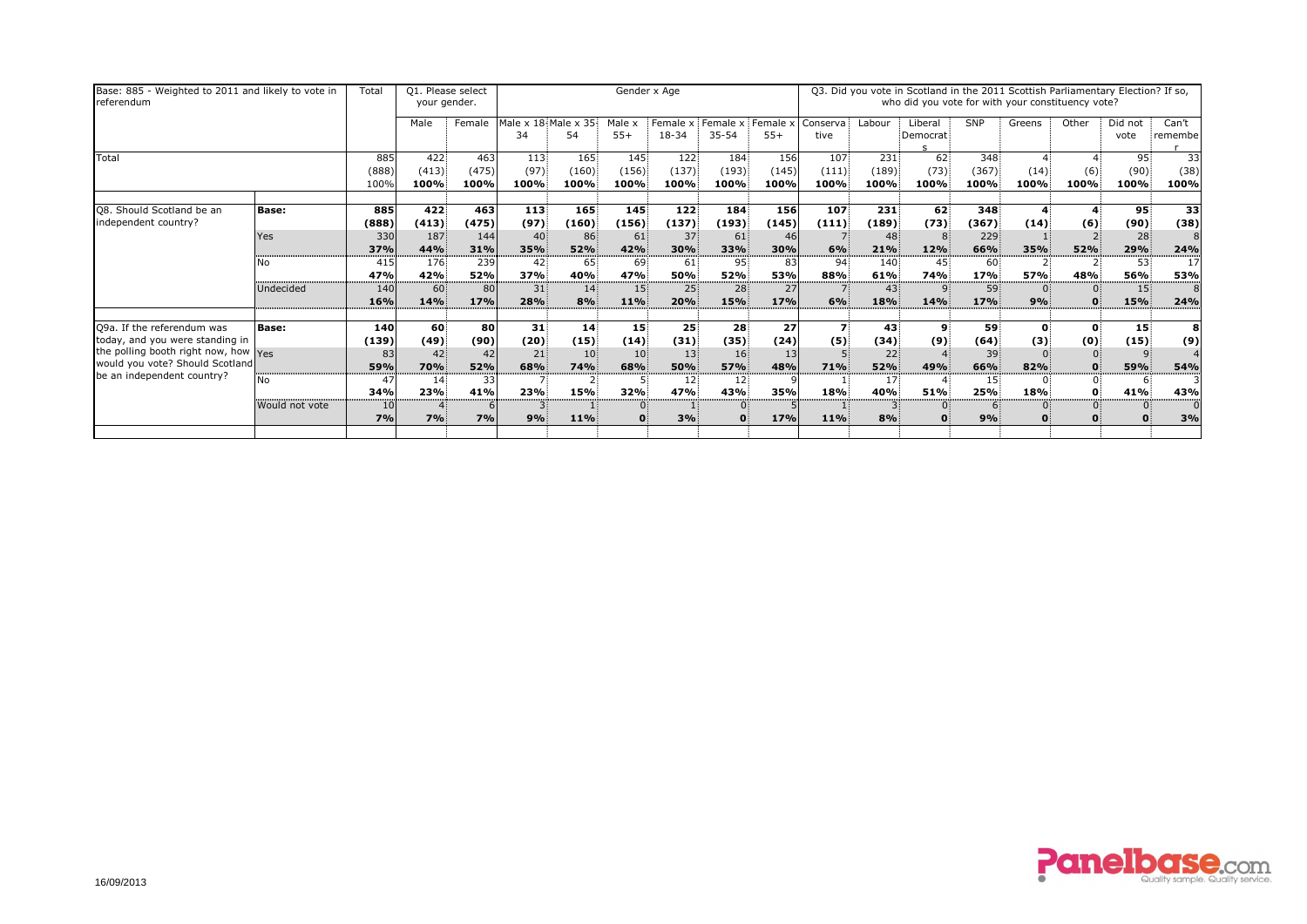| Base: 840 - Weighted to 2010 and filtered on likely to vote at<br>Westminster |                                             | Total             | Q1. Please select your gender.<br>Gender x Age |            |                 |                        |                        |                                                              |                        |            | Q3. Did you vote in Scotland in the 2011 Scottish Parliamentary Election? If so, who did you vote for with your constituency vote? |                          |                             |                       |        |       |                 |                |  |  |  |  |
|-------------------------------------------------------------------------------|---------------------------------------------|-------------------|------------------------------------------------|------------|-----------------|------------------------|------------------------|--------------------------------------------------------------|------------------------|------------|------------------------------------------------------------------------------------------------------------------------------------|--------------------------|-----------------------------|-----------------------|--------|-------|-----------------|----------------|--|--|--|--|
|                                                                               |                                             |                   | Male                                           | Female     | Male x 18-34    | Male x 35-54           | Male $\times$ 55+      | $\frac{1}{2}$ Female x 18-34 : Female x 35-54 : Female x 55+ |                        |            | Conservative                                                                                                                       | Labour                   | Liberal<br><b>Democrats</b> | SNP                   | Greens | Other | Did not vote    | Can't remember |  |  |  |  |
| Total                                                                         |                                             | 840               | 401                                            | 439        | 102:            | $159 -$                | 140:                   | $107 -$                                                      | 179                    | 153        | $106 -$                                                                                                                            | 248                      | 87                          | 273                   |        |       |                 | 32             |  |  |  |  |
|                                                                               |                                             | (843)             | (395)                                          | (448)      | (85)            | (157)                  | (153)                  | (116)                                                        | (189)                  | (143)      | (112)                                                                                                                              | (190)                    | (69)                        | (350)                 | (11)   |       | (68)            | (37)           |  |  |  |  |
|                                                                               |                                             | 100%              | 100%                                           | 100%       | 100%            | 100%                   | 100%                   | 100%                                                         | 100%                   | 100%       | 100%                                                                                                                               | 100%                     | 100%                        | 100%                  | 100%   | 100%  | 100%            | 100%           |  |  |  |  |
| Q11a. Voting intention in                                                     | <b>Base:</b>                                | 840               | 401                                            | 439        | 102             | 159                    | 140                    | 107                                                          | 179                    | 153        | 106                                                                                                                                | 248                      | 87 <sup>°</sup>             | 273                   |        |       | 77              | 32             |  |  |  |  |
| Westminister election                                                         |                                             | (843)             | (395)                                          | (448)      | (85)            | (157)                  | (153)                  | (116)                                                        | (189)                  | (143)      | (112)                                                                                                                              | (190)                    | (69)                        | (350)                 | (11)   |       | (68)            | (37)           |  |  |  |  |
|                                                                               | Labour                                      | 335               | 162                                            | 173        | 44              | 73                     | 45 <sup>2</sup>        | 48                                                           | 70                     |            | 10                                                                                                                                 | 208                      | 18                          | 58                    |        |       | 32 <sub>5</sub> |                |  |  |  |  |
|                                                                               |                                             | 40%               | 40%                                            | 39%        | 43%             | 46%                    | 32%                    | 45%                                                          | 39%                    | 37%        | 9%                                                                                                                                 | 84%                      | 21%                         | 21%                   |        |       | 41%             | 29%            |  |  |  |  |
|                                                                               | SNP                                         | 197               | 107                                            | 91         | $26^{\circ}$    | 40                     | 41.                    | 24 <sup>2</sup>                                              | 33.                    | -34        |                                                                                                                                    | 13.                      |                             | 159.                  |        |       | 11              |                |  |  |  |  |
|                                                                               |                                             | 23%               | 27%                                            | 21%        | 26%             | 25%                    | 29%                    | 22%                                                          | 18%                    | 22%        | 5%                                                                                                                                 | 5%                       | 4%                          | 58%                   | 11%    | 34%   | 15%             | 6%             |  |  |  |  |
|                                                                               | Conservative                                | 115<br>14%        | 57<br>14%                                      | 58<br>13%  | 9%              | 26 <sup>1</sup><br>16% | 23 <sub>5</sub><br>16% | 7%                                                           | 22 <sub>5</sub><br>12% | 29<br>19%  | $71-$<br>67%                                                                                                                       | 2%                       | 18<br>21%                   | 13 <sub>1</sub><br>5% |        |       | 5%              | 9%             |  |  |  |  |
|                                                                               | Liberal Democrats                           | 51                | 23:                                            | -28        | $10 -$          |                        | 12 <sup>2</sup>        |                                                              | 13:                    |            |                                                                                                                                    |                          | $25 -$                      |                       |        |       |                 |                |  |  |  |  |
|                                                                               |                                             | 6%                | 6%                                             | 6%         | 10%             | $< 1\%$                | 9%                     | 6%                                                           | 7%                     | 5%         | 3%                                                                                                                                 | $1\%$                    | 29%                         | 3%                    |        | 40%   | 11%             | 2%             |  |  |  |  |
|                                                                               | Greens                                      | 21                |                                                | 13         |                 |                        |                        |                                                              |                        |            |                                                                                                                                    |                          |                             |                       |        |       |                 |                |  |  |  |  |
|                                                                               |                                             | 2%                | 2%                                             | 3%         | 1%              | 3%                     | $1\%$                  | 3%                                                           | 4%                     | 2%         | 2%                                                                                                                                 | $1\%$                    | 2%                          | $1\%$                 | 74%    |       | 5%              | 2%             |  |  |  |  |
|                                                                               | Other                                       | 26                | 13                                             | 13         |                 |                        |                        | -8                                                           |                        |            |                                                                                                                                    |                          |                             |                       |        |       |                 |                |  |  |  |  |
|                                                                               |                                             | 3%                | 3%                                             | 3%         | $< 1\%$         | 3%                     | 6%                     | $< 1\%$                                                      | $1\%$                  | 7%         | 4%                                                                                                                                 | 3%                       | $1\%$                       | 2%                    | 14%    | 27%   | 5%              | <b>7%</b>      |  |  |  |  |
|                                                                               | Will not vote                               |                   |                                                |            |                 |                        |                        |                                                              |                        |            |                                                                                                                                    |                          |                             |                       |        |       |                 |                |  |  |  |  |
|                                                                               | Undecided / don't know                      | $Q_{\mathcal{A}}$ | 31.                                            |            |                 | 11.                    |                        | 18.                                                          | 33 <sup>2</sup>        |            |                                                                                                                                    |                          | 19 <sup>2</sup>             | 29.                   |        |       | 14.             | 14             |  |  |  |  |
|                                                                               |                                             | 11%               | 8%                                             | 14%        | 11%             | 7%                     | 7%                     | 17%                                                          | 19%                    | 8%         | 9%                                                                                                                                 | 3%                       | 22%                         | 11%                   |        |       | 18%             | 43%            |  |  |  |  |
|                                                                               |                                             |                   |                                                |            |                 |                        |                        |                                                              |                        |            |                                                                                                                                    |                          |                             |                       |        |       |                 |                |  |  |  |  |
| Q11a. (excluding will not vote                                                | <b>Base:</b>                                | 746               | 370                                            | 376        | 91:             | 148 <sup>2</sup>       | 131                    | 89                                                           | 146                    | 141        | $96 -$                                                                                                                             | 239 <sup>2</sup>         | 68                          | 244.                  | ം      |       | 63              | 18             |  |  |  |  |
| and undecided)                                                                |                                             | (746)             | (366)                                          | (380)      | (74)            | (147)                  | (145)                  | (95)                                                         | (156)                  | (129)      | (101)                                                                                                                              | (181)                    | (54)                        | (316)                 | (11)   |       | (57)            | (20)           |  |  |  |  |
|                                                                               | Labour                                      | 335               | 162                                            | 173        | 44              | 73                     | 45 <sup>2</sup>        | 48                                                           | 70                     | -56        | 10                                                                                                                                 | 208                      | 18 <sup>2</sup>             | 58 <sup>1</sup>       |        |       | 32 <sup>2</sup> |                |  |  |  |  |
|                                                                               | <b>SNP</b>                                  | 45%               | 44%                                            | 46%        | 48%             | 49%<br>-40             | 35%                    | 54%                                                          | 48%                    | 40%        | 10%                                                                                                                                | 87%                      | 27%                         | 24%                   |        |       | 51%             | 52%            |  |  |  |  |
|                                                                               |                                             | 197<br>26%        | 107<br>29%                                     | -91<br>24% | 26:<br>29%      | 27%                    | -41<br>31%             | 24<br>27%                                                    | -33<br>22%             | 24%        | 6%                                                                                                                                 | 13 <sub>1</sub><br>$5\%$ | 5%                          | 159<br>65%            | 11%    | 34%   | 11<br>18%       | 11%            |  |  |  |  |
|                                                                               | Conservative                                | 115               | 57 <sup>2</sup>                                | 58         |                 | 26                     | 23 <sup>2</sup>        |                                                              | 22 <sup>2</sup>        | 29         | 71                                                                                                                                 |                          | 18                          | 13 <sup>2</sup>       |        |       |                 |                |  |  |  |  |
|                                                                               |                                             | 15%               | <b>15%</b>                                     | 15%        | 10%             | <b>17%</b>             | 17%                    | 8%                                                           | 15%                    | 20%        | 74%                                                                                                                                | 3%                       | 27%                         | 5%                    |        |       | 6%              | 16%            |  |  |  |  |
|                                                                               | Liberal Democrats                           | 511               | 23                                             |            |                 |                        |                        | 12.                                                          | 13.                    |            |                                                                                                                                    |                          | -25.                        |                       |        |       |                 |                |  |  |  |  |
|                                                                               |                                             | 7%                | 6%                                             | 7%         | 11%             | $< 1\%$                | 9%                     | 7%                                                           | 9%                     | 6%         | 3%                                                                                                                                 | $1\%$                    | 37%                         | 3%                    |        | 40%   | 13%             | 4%             |  |  |  |  |
|                                                                               | Greens                                      | $\overline{21}$   |                                                | 13         |                 |                        |                        |                                                              |                        |            |                                                                                                                                    |                          |                             |                       |        |       |                 |                |  |  |  |  |
|                                                                               |                                             | 3%                | 2%                                             | 3%         | 1%              | 4%                     | $1\%$                  | 4%                                                           | 5%                     | 2%         | 3%                                                                                                                                 | $1\%$                    | 3%                          | $< 1\%$               | 74%    |       | 6%              | 4%             |  |  |  |  |
|                                                                               | Other                                       | 26<br>3%          | 13 <sup>1</sup><br>4%                          | 3%         | $< 1\%$         | 3%                     | 6%                     | -8<br>$< 1\%$                                                | 1%                     | 7%         | 5%                                                                                                                                 | 3%                       | 2%                          | 2%                    | 14%    | 27%   | 6%              | 13%            |  |  |  |  |
|                                                                               |                                             |                   |                                                |            |                 |                        |                        |                                                              |                        |            |                                                                                                                                    |                          |                             |                       |        |       |                 |                |  |  |  |  |
| Q11b. Effect of the coalition                                                 | <b>Base:</b>                                | 840               | 401                                            | 439        | 102             | 159 <sup>°</sup>       | 140                    | 107                                                          | 179                    | 153        | 106                                                                                                                                | 248                      | 87 <sup>°</sup>             | 273                   |        |       | 77              | 32             |  |  |  |  |
| government on intention to                                                    |                                             | (843)             | (395)                                          | (448)      | (85)            | (157)                  | (153)                  | (116)                                                        | (189)                  | (143)      | (112)                                                                                                                              | (190)                    | (69)                        | (350)                 | (11)   |       | (68)            | (37)           |  |  |  |  |
| vote Lib Dem                                                                  | 5 - Much more likely to vote Lib            | 20                | 12 <sub>2</sub>                                |            |                 |                        |                        |                                                              |                        |            |                                                                                                                                    |                          |                             |                       |        |       |                 |                |  |  |  |  |
|                                                                               | Dem                                         | $2\%$             | 3%                                             | 2%         | 4%              | 3%                     | 3%                     | 2%                                                           | 1%                     | 2%         | 9%                                                                                                                                 | $< 1\%$                  | 8%                          | $< 1\%$               |        |       | 1%              |                |  |  |  |  |
|                                                                               | 4 - Slightly more likely to vote<br>Lib Dem | 37<br>4%          | 13<br>3%                                       | 24<br>5%   | <b>5%</b>       | 3%                     | 3%                     | 10 <sub>1</sub><br>10%                                       | 5%                     | 4%         | 7%                                                                                                                                 | 3%                       | 5%                          | 2%                    | 23%    | 40%   | 4%              | 13%            |  |  |  |  |
|                                                                               | 3 - Makes no difference                     | 329               | 147                                            | 183        | 40 <sup>2</sup> | 55 <sup>2</sup>        | 52                     | 33 <sup>2</sup>                                              | 78                     |            | 66                                                                                                                                 | 90 <sup>1</sup>          | 36 <sup>2</sup>             | 96 <sup>1</sup>       |        |       | 28              |                |  |  |  |  |
|                                                                               |                                             | 39%               | 37%                                            | 42%        | 39%             | 34%                    | 37%                    | 31%                                                          | 44%                    | 46%        | 62%                                                                                                                                | 36%                      | 42%                         | 35%                   | 14%    |       | 36%             | 12<br>38%      |  |  |  |  |
|                                                                               | 2 - Slightly less likely to vote            | 124               | 57 <sub>5</sub>                                |            | 21:             | 28                     |                        | $23 -$                                                       | 33                     |            | 10                                                                                                                                 | 38 <sub>1</sub>          | 20 <sup>1</sup>             | 32 <sub>1</sub>       |        |       | $17-$           |                |  |  |  |  |
|                                                                               | Lib Dem                                     | 15%               | 14%                                            | 15%        | 21%             | 18%                    | 5%                     | 22%                                                          | <b>18%</b>             | 7%         | 9%                                                                                                                                 | 15%                      | 23%                         | 12%                   | 7%     | 18%   | 22%             | 11%            |  |  |  |  |
|                                                                               | 1 - Much less likely to vote Lib            | $\frac{1}{329}$   | 171                                            | 158        | 31              | 67:                    | 73                     | 38 <sup>2</sup>                                              | -57                    | <b>631</b> | 13 <sup>°</sup>                                                                                                                    | 110:                     | 19                          | 139.                  |        |       | 28 <sup>2</sup> | 12             |  |  |  |  |
|                                                                               | Dem                                         | 39%               | 43%                                            | 36%        | 31%             | 42%                    | 52%                    | 36%                                                          | 32%                    | 41%        | 12%                                                                                                                                | 44%                      | 22%                         | 51%                   | 56%    | 43%   | 36%             | 37%            |  |  |  |  |
|                                                                               |                                             |                   |                                                |            |                 |                        |                        |                                                              |                        |            |                                                                                                                                    |                          |                             |                       |        |       |                 |                |  |  |  |  |